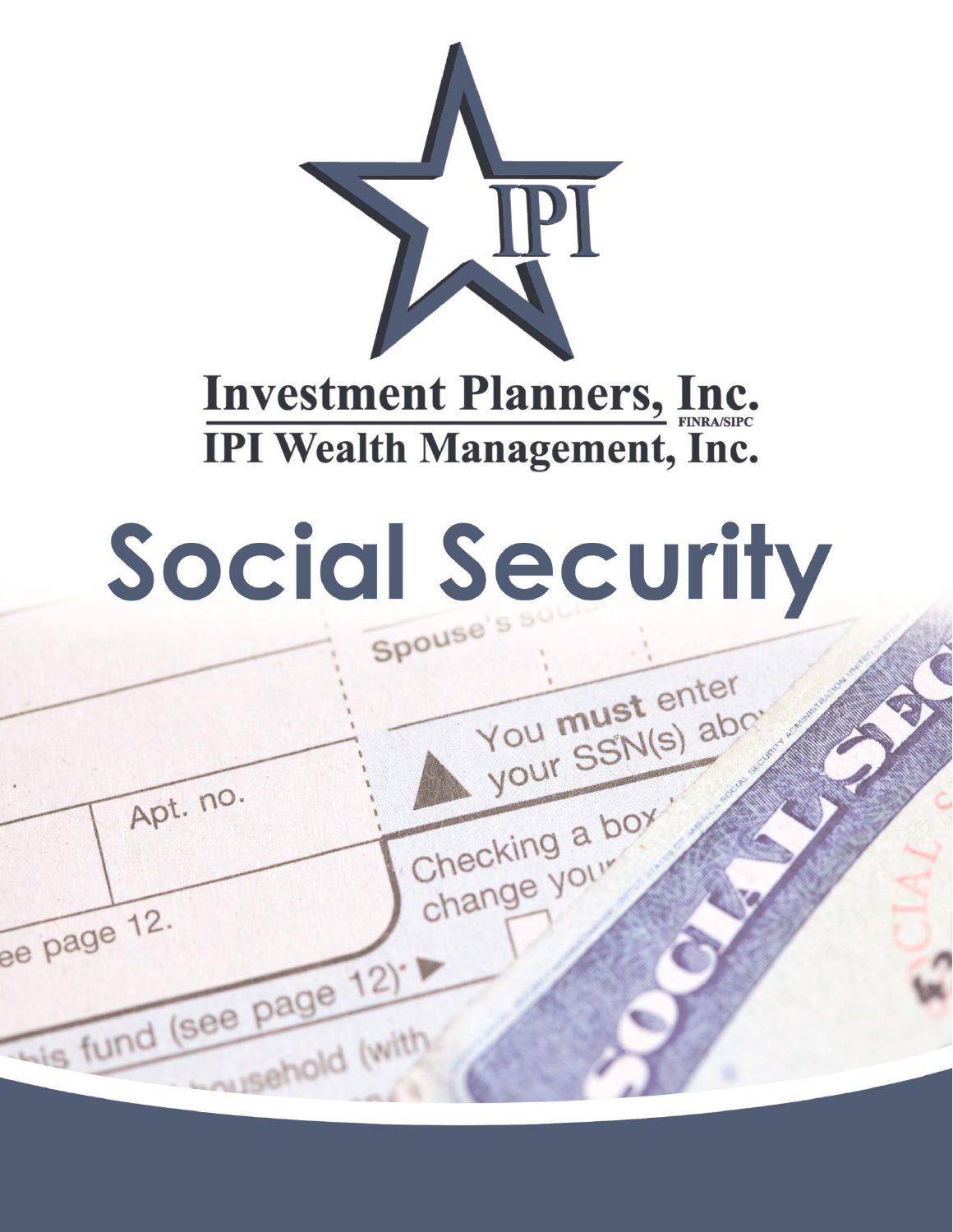

*When you take Social Security benefits is a personal decision. There's no "one-size-fits-all" answer*

## **Introduction**

As you approach retirement, one of the biggest financial decisions you'll need to make is when to begin receiving your Social Security benefits. Should you begin receiving a smaller Social Security benefit early, or should you opt to wait until full retirement age or even longer in order to receive a larger benefit?

There's no ''one-size-fits-all" answer; when to begin receiving Social Security benefits depends on your personal circumstances, and there are many variables. For example, you may have to take Social Security benefits as early as possible if you need Social Security income to meet day-to-day living expenses, perhaps because of illness, disability, or unemployment. But if that's not the case--if you have other sources of retirement income or you want to continue working, for example, you may decide that waiting to claim Social Security benefits makes the most financial sense for you.

No matter what situation you're in, you'll want to take the time to make an informed, well-reasoned decision about when to begin receiving your Social Security benefits. Here are some questions to consider:

- How much will you receive from Social Security? That depends on your earnings history, and whether you decide to receive benefits at full retirement age, earlier, or later.
- How long will retirement last? You'll need to consider your life expectancy and other factors.
- What's the effect on your overall retirement income plan? How much Social Security income you'll need depends on your projected retirement expenses and the amount of retirement income you'll have from other sources.
- How will your spouse be affected? When you're married, it's important to plan together to maximize both retirement and survivor benefits.
- Do you plan to keep working after you begin receiving your Social Security benefits? If so, you'll need to consider how your Social Security benefit might be affected.
- What about taxes? If you have substantial income from other sources in addition to your Social Security benefits, part of your Social Security benefits may be taxable, so this may be a factor in your decision.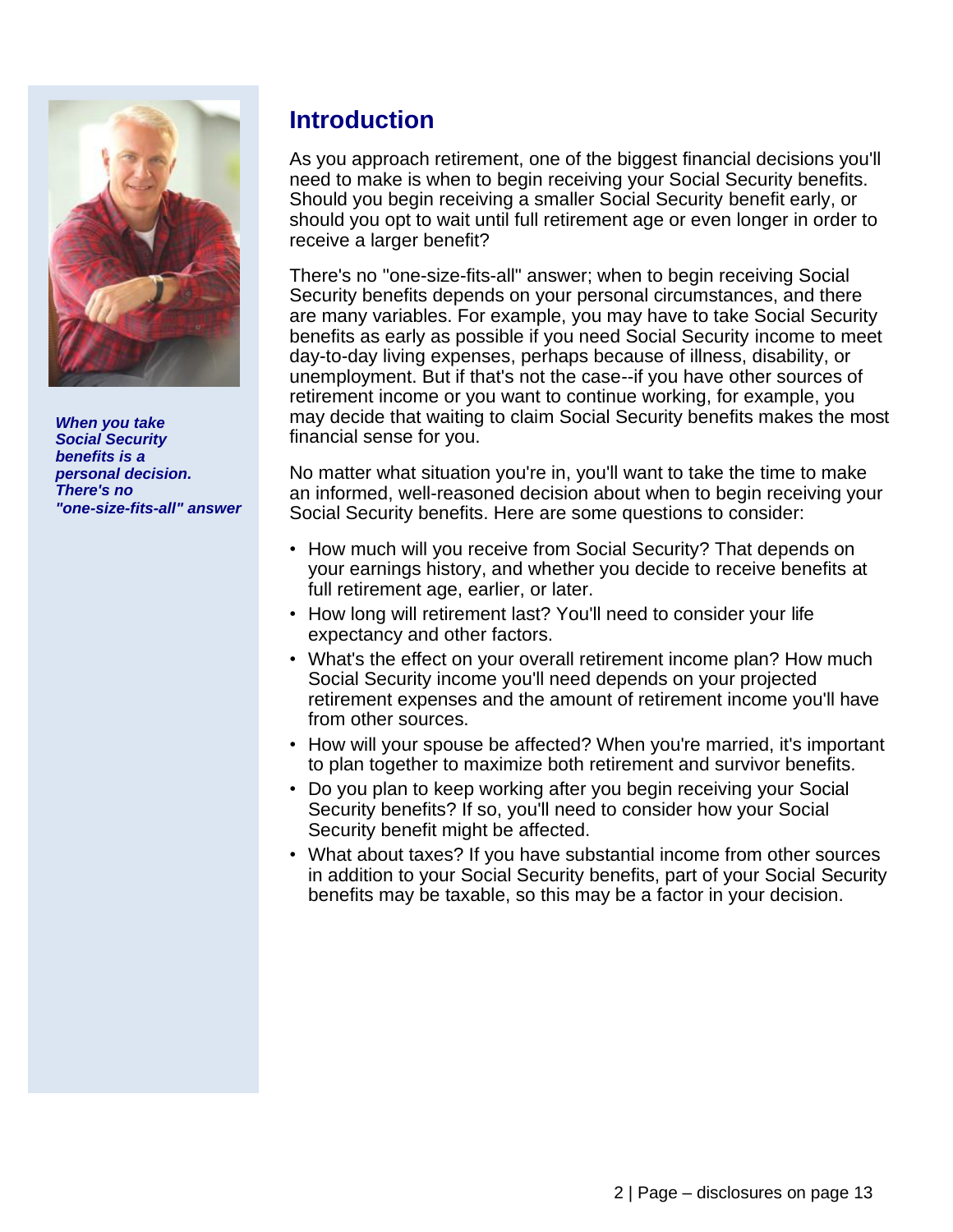# **Social Security: How Much Will You Receive?**

Social Security benefits are a major source of retirement income for most people. When you begin taking Social Security greatly affects the size of your benefit.

Your Social Security retirement benefit is based on the number of years you've been working and the amount you've earned. When you become entitled to retirement benefits at age 62, the Social Security Administration (SSA) calculates your primary insurance amount (PIA), upon which your retirement benefit will be based, using a formula that takes into account your 35 highest earnings years. At your full retirement age, you'll be entitled to receive 100% of that amount. This is known as your full retirement benefit.

## **What is your full retirement age?**

Your full retirement age is 66 to 67, depending on your year of birth. Once you know your full retirement age, you can decide whether you want to receive a reduced benefit earlier (as early as age 62), a full benefit at full retirement age, or an increased benefit by waiting beyond your full retirement age to collect (you can delay benefits up until age 70).

| If you were born in: | Your full retirement age is: |  |
|----------------------|------------------------------|--|
| 1943-1954            | 66                           |  |
| 1955                 | 66 and 2 months              |  |
| 1956                 | 66 and 4 months              |  |
| 1957                 | 66 and 6 months              |  |
| 1958                 | 66 and 8 months              |  |
| 1959                 | 66 and 10 months             |  |
| 1960 or later        | 67                           |  |

*Note: If you were born on January 1 of any year, refer to the previous year to determine your full retirement age.*

## **How much will you get at various ages?**

#### *At full retirement age*

At full retirement age, you will be eligible for a full Social Security benefit, provided, of course, that you have worked in a job covered by Social Security and meet other eligibility requirements.

#### *Earlier than full retirement age*

You can begin receiving Social Security benefits before your full retirement age, as early as age 62. However, if you begin receiving



#### *Three advantages of Social Security*

- *• A steady stream of lifetime income that you can't outlive*
- *• Automatic annual inflation adjustments (COLA)--if the cost of living rises, your benefit will increase by a certain percentage to help offset the effects of inflation*
- *• Benefits for eligible family members--after you retire, certain members of your family may also be eligible for benefits based on your Social Security record, and your survivors may continue to receive income after your death*

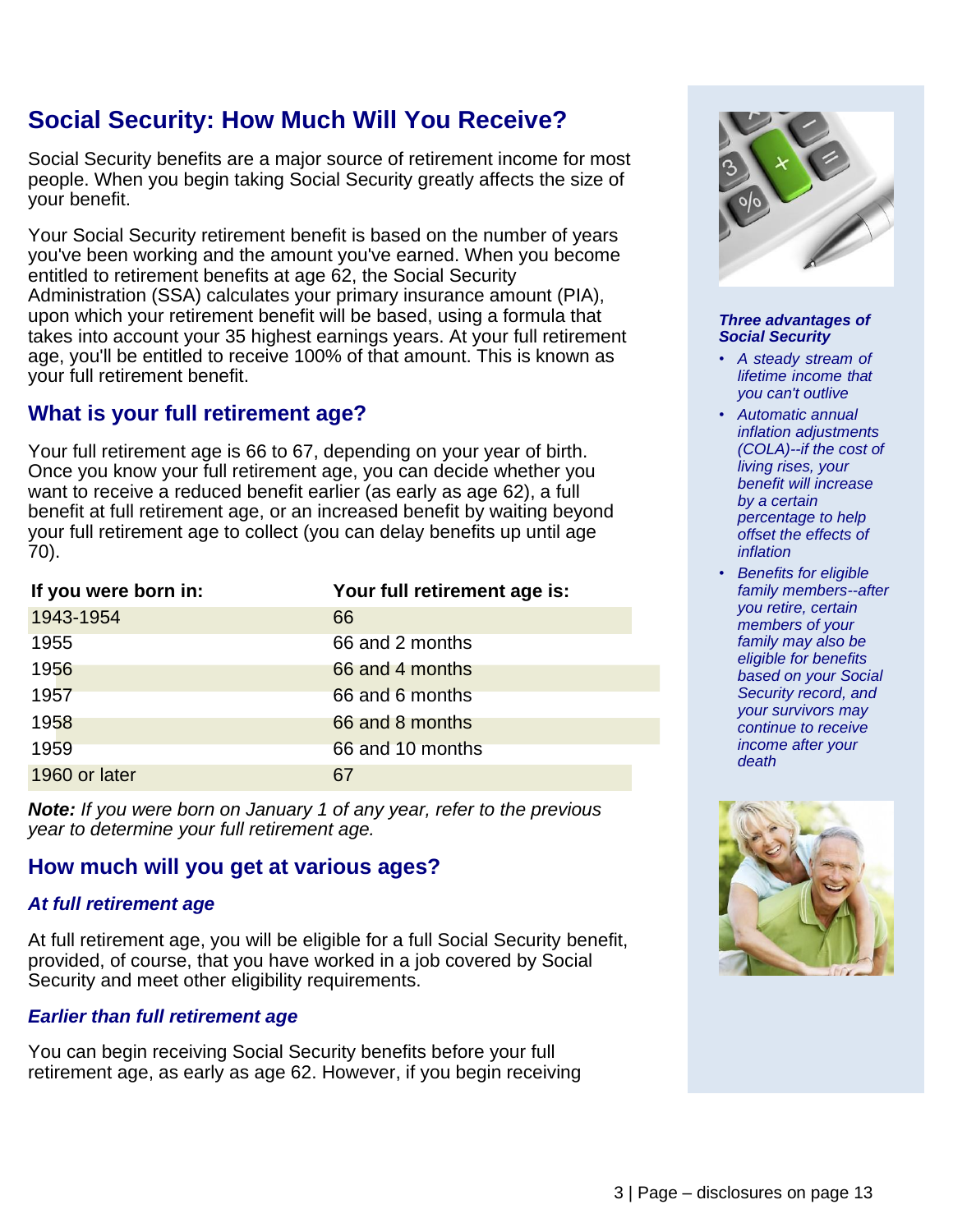

benefits early, your Social Security benefit will be less than if you had waited until your full retirement age to begin receiving benefits. Specifically, your retirement benefit will be reduced by 5/9ths of 1% for every month between your retirement date and your full retirement age, up to 36 months, then by 5/12ths of 1% thereafter. For example, if your full retirement age is 66, this means that you'll receive about 25% less than your full retirement benefit if you retire at age 62 (30% less if your full retirement age is 67). This reduction is permanent--you won't be eligible for a benefit increase once you reach full retirement age. However, even though your monthly benefit will be less, you might receive the same or more total lifetime Social Security benefits as you would have had you waited until full retirement age to start collecting benefits. That's because even though you'll receive less money per month, you might receive benefits over a longer period of time.

#### *Later than full retirement age*

You will permanently increase your retirement benefit for each month that you delay receiving Social Security retirement benefits past your full retirement age. Your benefit will increase by a predetermined percentage for each month you delay retirement up to the maximum age of 70. For anyone born in 1943 or later, the monthly percentage is 2/3 of 1%, so the annual percentage is 8%. So, for example, if your full retirement age is 66 and you delay receiving benefits for 4 years, your benefit at age 70 will be 32% higher than at age 66.

For example, the chart below shows how much a monthly benefit of \$1,800 at full retirement age would be worth if taken earlier or later than full retirement age:

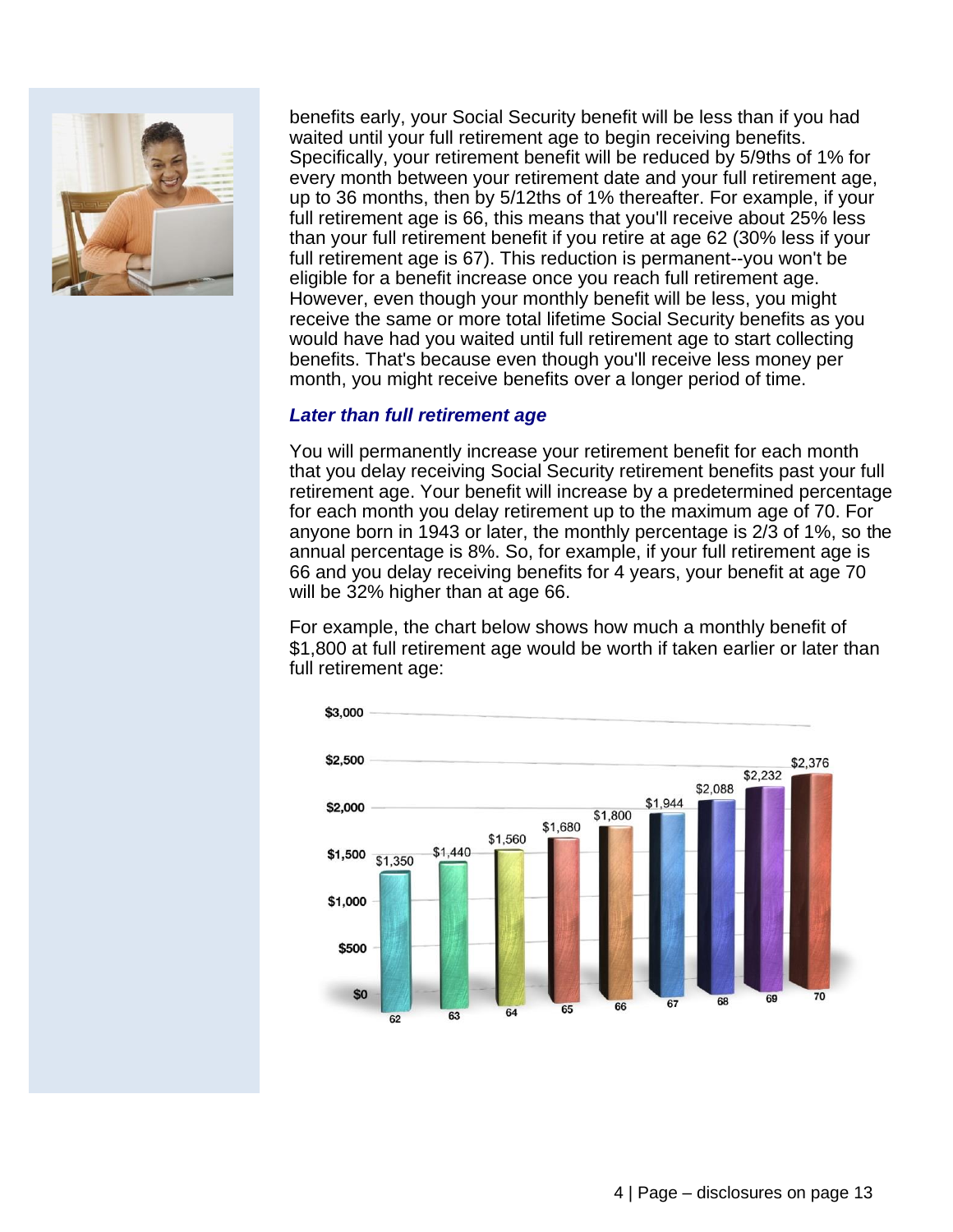#### **How can you estimate your own benefit?**

You can estimate your benefits under current law by using the benefit calculators available on the Social Security website, [socialsecurity.gov.](http://www.socialsecurity.gov/) You can also sign up for a *my* Social Security account so that you can view your online Social Security Statement there. Your statement contains a detailed record of your earnings, as well as estimates of retirement, survivor's, and disability benefits, along with other information about Social Security that will be very useful when planning for retirement. If you're not registered for an online account and are not yet receiving benefits, starting at age 60 you'll receive a statement in the mail annually.

## **How Long Will Retirement Last?**

You'll need to make sure that you have enough retirement income to last for the rest of your life. But how many years will retirement last? You can never know for sure, but you can make an educated guess by using tools or statistical tables to calculate your life expectancy. You may also want to consider information such as your current health and your family's health history. Once you have that information, you can use it to help you decide when to take your Social Security benefits. For example, if you have a serious health condition, you may decide to take benefits earlier. On the other hand, if you can reasonably expect to live well into your 80s or even 90s, you may decide to delay receiving Social Security benefits so that you can increase the amount of each monthly check, and boost the odds that you'll have enough income for the years ahead.

#### *What is your statistical life expectancy?*

According to data compiled by the Social Security Administration, a man who reaches age 65 today can expect to live, on average, until approximately age 84.2, while a woman who reaches age 65 can expect to live, on average, until approximately age 86.7. As these statistics show, women are likely to outlive men, so married couples need to consider their joint life expectancies. (Source: Social Security Online Life Expectancy Calculator at [socialsecurity.gov,](https://www.socialsecurity.gov/) accessed January 2019.)

#### *What is your break-even age?*

Calculating your "break-even" age can help you compare the long-term financial consequences of starting benefits at one age versus another. Your break-even age is the age at which the total accumulated value of your retirement benefits taken at one age equals the value of your benefits taken at a second age. Although many factors can affect this number, you'll generally reach your break-even age about 12 years from your full retirement age if taxes and inflation aren't accounted for. For example, if you begin receiving benefits at age 62, and your full retirement age is 66, you will generally reach your break-even age at 78. This calculation may vary by one to three years, depending on what



*If you're married, you'll want to consider the joint life expectancies of you and your spouse.*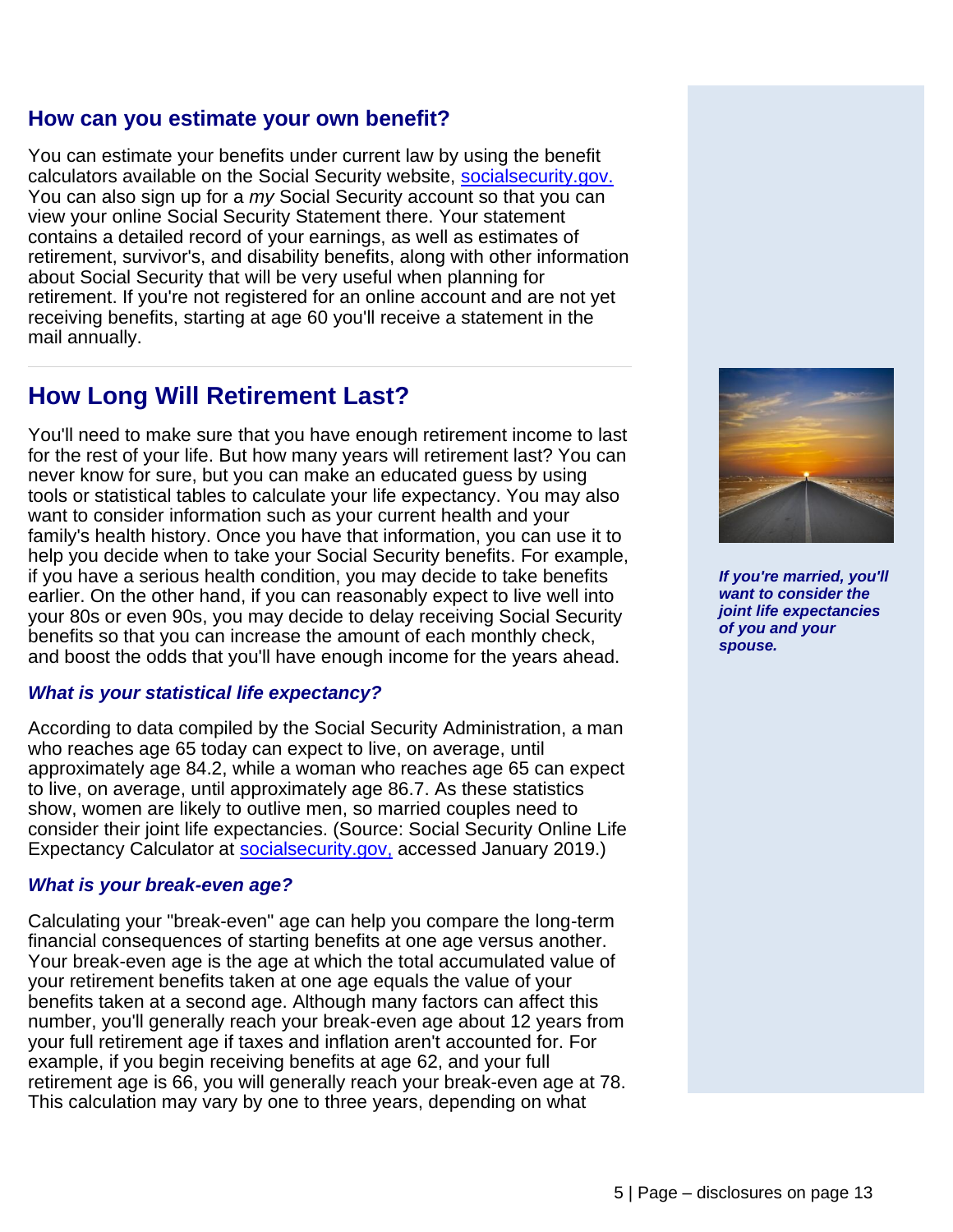factors are used.

However, unless you're able to invest your benefits rather than use them for living expenses, your break-even age is probably not the most important part of the equation. For many people, what really counts is how much they'll receive each month, rather than how much they'll accumulate over many years.

#### *What is your maximum life span?*

To reduce the risk that you will live far past the average life expectancy and simply run out of money, you may opt to plan for your maximum life span. According to the Social Security Administration, more than one in three 65 year olds today will live to age 90, and more than one in seven will live to age 95. (Source: SSA Publication 05-10147, January 2019) Planning for your maximum life span could mean waiting a few years to take benefits, so that you'll receive a higher monthly benefit for life. And remember, because you'll receive annual cost-of-living adjustments if prices rise, your Social Security benefit will keep pace with inflation, unlike most other sources of retirement income.



*You can use the Retirement Earnings Test calculator at the Social Security Administration website, socialsecurity.gov, to see how earnings before retirement age might affect your benefit.*

## **Are You Planning to Work While Collecting Benefits?**

If you're thinking about working well into your 60s and 70s to increase your retirement savings, you may be wondering whether you can receive your Social Security benefits while you continue to work. The answer is yes--many people choose to apply for Social Security benefits before they actually retire. Others retire from their full-time careers, but continue to work part-time. It may be advantageous to work as long as possible if you want to increase your Social Security retirement benefit, because your benefit will be recalculated annually if you have had any new earnings that might result in a higher benefit. However, although you can work and still receive Social Security, if you're under full retirement age, wages you earn as an employee (or net earnings from self-employment income) may temporarily reduce your retirement benefit.

If your earnings exceed a certain amount--called the annual earnings limit--part of your benefit will be withheld, reducing the amount you receive from Social Security. But once you reach full retirement age, you can work and collect full Social Security benefits--earnings from a job won't affect your benefit at all. Here are the rules.

- If you're under full retirement age for the entire year, \$1 of your benefit will be withheld for every \$2 you earn over the annual earnings limit (\$17,640 in 2019)
- A higher earnings limit applies in the year you reach full retirement age, and the calculation is different, too--\$1 of your benefit will be withheld for every \$3 you earn over \$46,920 (in 2019)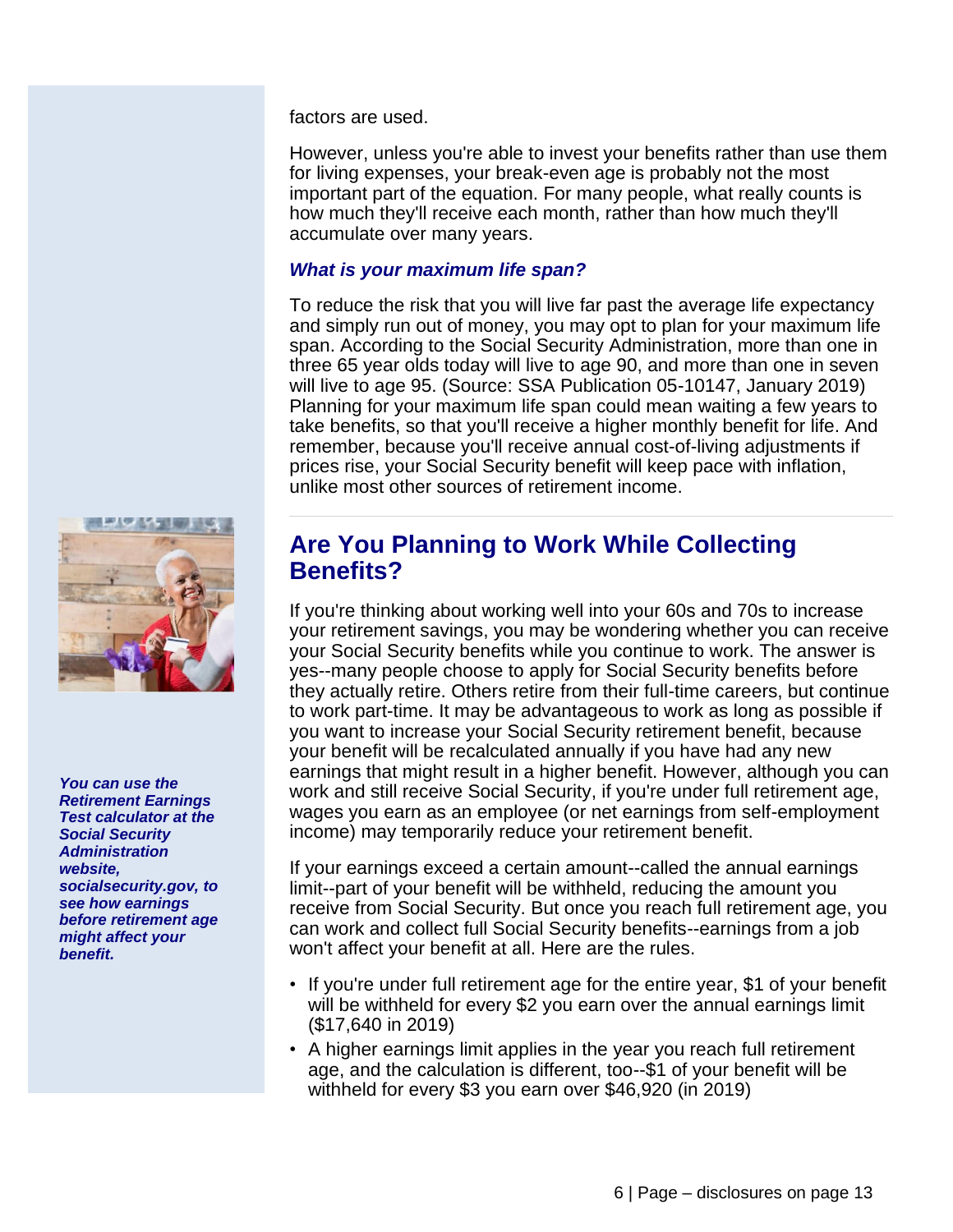Here's an example. Let's say that you're 63 years old, and you receive \$20,000 annually from Social Security. You earn \$10,000 more than the annual earnings limit, so consequently \$5,000 of your benefit (\$1 for every \$2 above the earnings limit) will be withheld.

If your earnings will be high enough to affect your Social Security benefit, you may want to consider waiting until full retirement age to begin receiving benefits, because once you reach full retirement age, you can earn as much as you want, and your benefit won't be affected.

However, even if you're under full retirement age and subject to the annual earnings limit, you should keep in mind that you're not actually losing your benefit because you choose to work, so you don't need to try to limit your earnings. If some of your benefits are withheld, you'll generally receive a higher monthly benefit at full retirement age, because after retirement age the Social Security Administration recalculates your benefit every year and gives you credit for any of those earnings that are withheld. So the effect working will have on your benefit is only temporary, and any additional earnings you have may actually increase your benefit later.

## **What's the Effect on Your Retirement Income Plan?**

When putting together a retirement income plan, you'll need to consider how much income you'll need in order to lead the retirement lifestyle you desire, then determine what sources of income you'll have in retirement. Social Security has always been a major source of income for many retirees, but with fewer companies offering traditional pensions, Social Security is playing an even more important role in retirement income planning. Not only can Social Security help protect you against risks that retirees often face, including longevity risk (the risk of outliving your retirement income) and inflation risk (the risk that your income won't keep up with the rising cost of living), but it also offers built-in benefits for your family members and survivors.

## **Other retirement benefits may affect your decision**

When you begin taking Social Security benefits will affect the amount of retirement income you have. If you have less than adequate retirement savings or no pension, you may need to rely more heavily on your Social Security income, leading you to take benefits early if you need retirement income as soon as possible, or conversely, encouraging you to postpone taking benefits so that you can earn the highest benefit possible. But if you have been able to accumulate substantial retirement assets, you may have more flexibility when it comes to timing your Social Security benefits.

For example, it's possible that taking your Social Security benefits sooner rather than later will allow you to delay withdrawing funds from

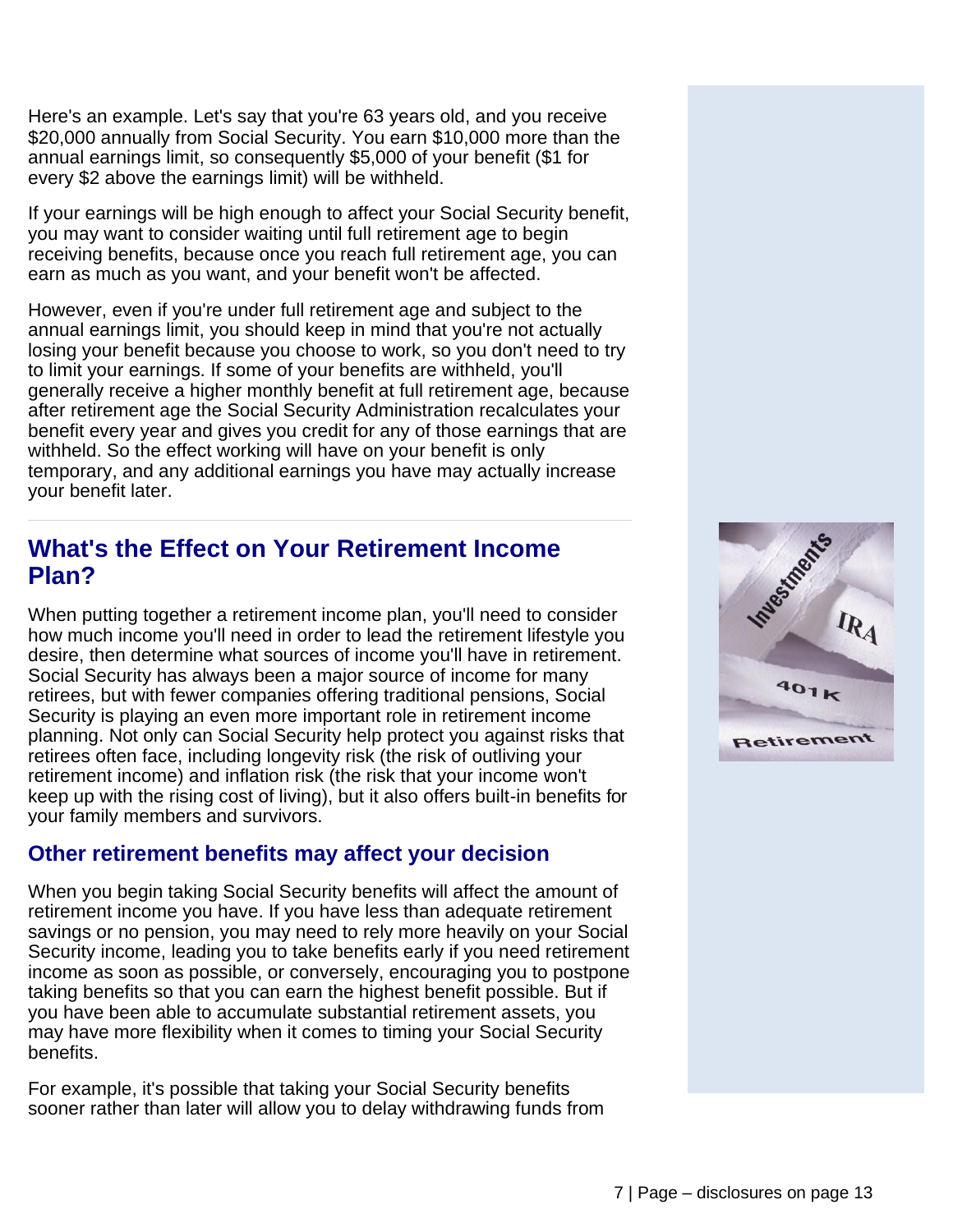tax-advantaged investments such as 401(k) plans, 403(b) plans, or traditional IRAs, allowing them to potentially accumulate tax deferred a bit longer. This may help your investments to last as long as needed. Alternatively, tapping other retirement assets first may allow you to postpone claiming Social Security benefits, thereby allowing you to accrue delayed retirement credits. Having higher Social Security income may enable you to rely less on your investments, allowing you to better adapt to market fluctuations.

Keep in mind, too, that if you're eligible for pension benefits, Social Security benefits may affect that income. For example, pension benefits from a job not covered by Social Security may be reduced (offset) by any Social Security income you'll receive.

These are just a few of the points you'll need to take into account when deciding when to begin receiving Social Security benefits, but you'll want to discuss your personal retirement income plan with your financial professional.



#### **What Are the Major Sources of Retirement Income?**

*Source: Fast Facts & Figures About Social Security, 2017, Social Security Administration*



## **Will Your Social Security Benefits Be Taxed?**

Depending on what income you have in addition to your Social Security benefit, taxes may be a consideration. If the only income you had during the year was Social Security income, then your benefit generally won't be taxable. However, other income you receive during the same year (generally earned income or substantial investment income) may trigger taxation of part of your Social Security benefit. It's important to look at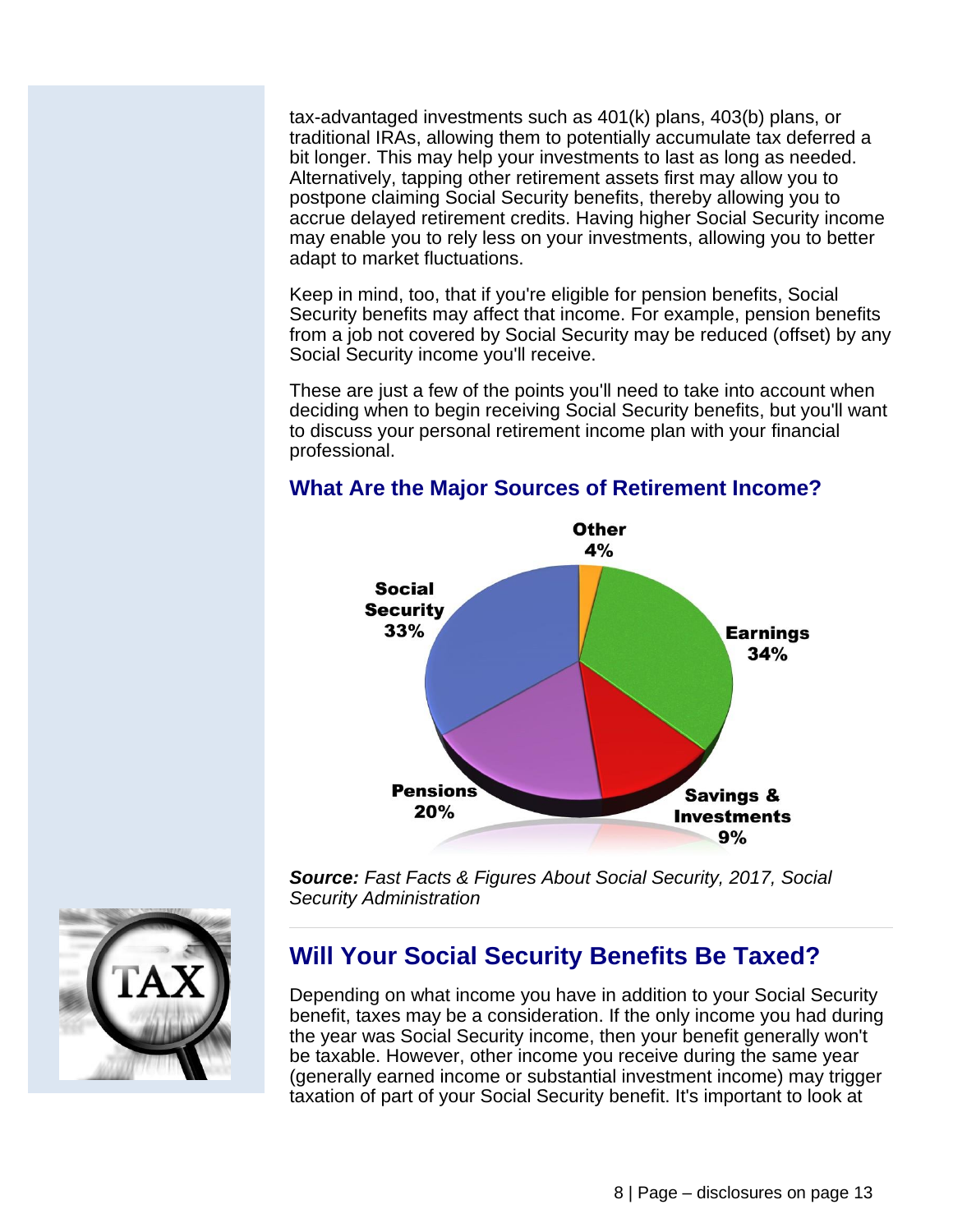how other sources of income are taxed and how your overall tax liability might be affected when considering when to take your Social Security benefits.

As the following table shows, your Social Security benefit won't be taxable if your combined income\* is less than \$25,000 if you file an individual tax return (\$32,000 if you file a joint tax return), but you may pay tax on up to 85% of your benefit if your combined income\* is more.

| Individual           | <b>Joint</b>          | Taxable benefit |
|----------------------|-----------------------|-----------------|
| Less than $$25,000*$ | Less than \$32,000*   | <b>None</b>     |
| \$25,000-\$34,000*   | $$32,000 - $44,000^*$ | Up to 50%       |
| More than \$34,000*  | More than \$44,000*   | Up to 85%       |

\*Your combined income = adjusted gross income + nontaxable income + ½ of Social Security benefit income

Here's an example. Let's say you're single and you have annual Social Security income of \$20,000 a year. In this case, your Social Security benefits aren't taxable because they're your only source of retirement income. But what if you work while receiving benefits and make \$30,000 per year? In that case, up to 85% of your benefit will count as taxable income because your modified adjusted gross income plus one-half of your Social Security income is greater than \$34,000 per year.

*Note: The IRS has a worksheet you can use to determine whether or not your Social Security benefits are taxable. You can find this worksheet and more information about the taxation of Social Security benefits in IRS Publication 915, Social Security and Equivalent Railroad Retirement Benefits.*

The bottom line? When you're making your decision about when to begin receiving your Social Security benefits, federal and, in some cases, state income taxes may be a consideration if you have substantial taxable income such as earned income, taxable pension income, or investment income. You'll want to talk to your financial professional or tax advisor about how any other income you have may affect the taxation of your Social Security benefits.

*According to the Social Security Administration, about 40% of beneficiaries owe income taxes on their Social Security benefits. (Source: SSA Publication 05-10024, January 2019)*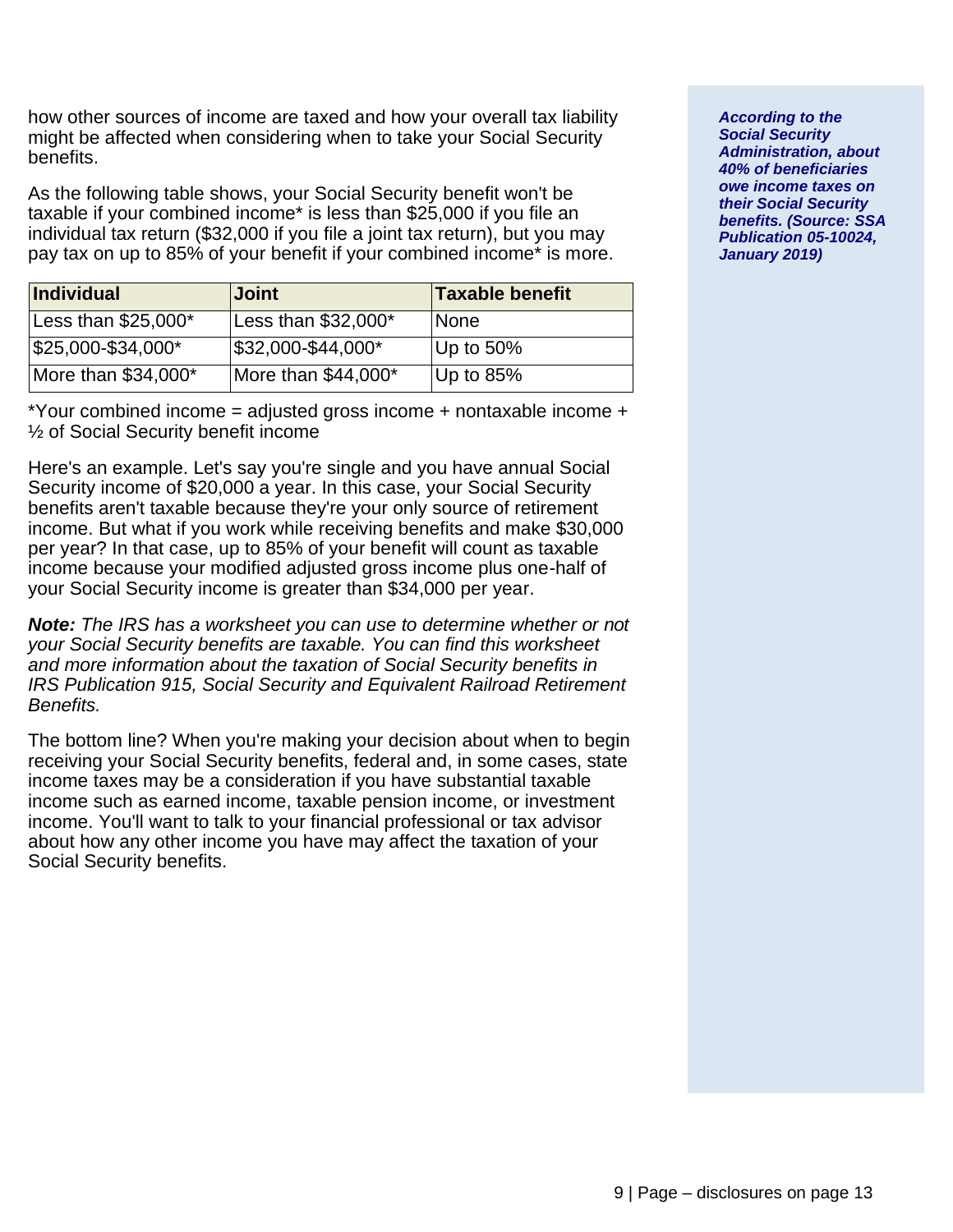

# **How Will Your Spouse Be Affected?**

When to begin receiving Social Security is more complicated when you're married, because you and your spouse will need to consider how this decision will affect your joint retirement plan. Are you both eligible for benefits? How much will you each receive? What are your combined life expectancies? These are some of the variables that can affect the decisions you make.

It's important to plan together because married couples may qualify for retirement benefits based on their own earnings records, and/or for spousal benefits based on their spouse's earnings record. The surviving spouse may also qualify for widow or widower's benefits based on what his or her spouse was receiving. The age at which you begin receiving benefits may significantly affect the amount of lifetime income you and your spouse receive, as well as the benefit the surviving spouse will be entitled to. Here are a few of the rules:

- If your spouse hasn't worked or has had low lifetime earnings, he or she may be entitled to receive a spousal benefit equal to 50% of your full retirement amount if his or her benefits begin at full retirement age.
- If you are already receiving retirement benefits, your spouse can begin collecting spousal benefits as early as age 62, but the benefit amount will be permanently reduced. The amount of the reduction depends on your spouse's full retirement age. For example, if your spouse's full retirement age is 66, he or she can get 35% of your unreduced benefit at age 62 (32.5% if your spouse's full retirement age is 67).
- At or after full retirement age, the surviving spouse is generally eligible for the greater of his or her own benefit or 100% of the benefit his or her spouse was receiving (or was entitled to receive) at the time of his or her death. Reduced survivor benefits may be payable as early as age 60 (50 if surviving spouse is disabled).

The rules are complicated and may vary depending on your personal circumstances, so talk to a Social Security representative if you have questions. Contact the Social Security Administration at (800) 772-1213.

### **Potential planning opportunity for married couples**

New rules included in legislation passed at the end of 2015 effectively eliminated Social Security claiming strategies that some couples have been using to maximize both retirement income and income for the surviving spouse. However, some individuals have been grandfathered under the old rules, and have a limited window of opportunity to take advantage of a strategy called filing a restricted application for spousal benefits.

#### *File for one benefit, then the other using a "restricted application"*

This strategy is potentially still available to those who were born on or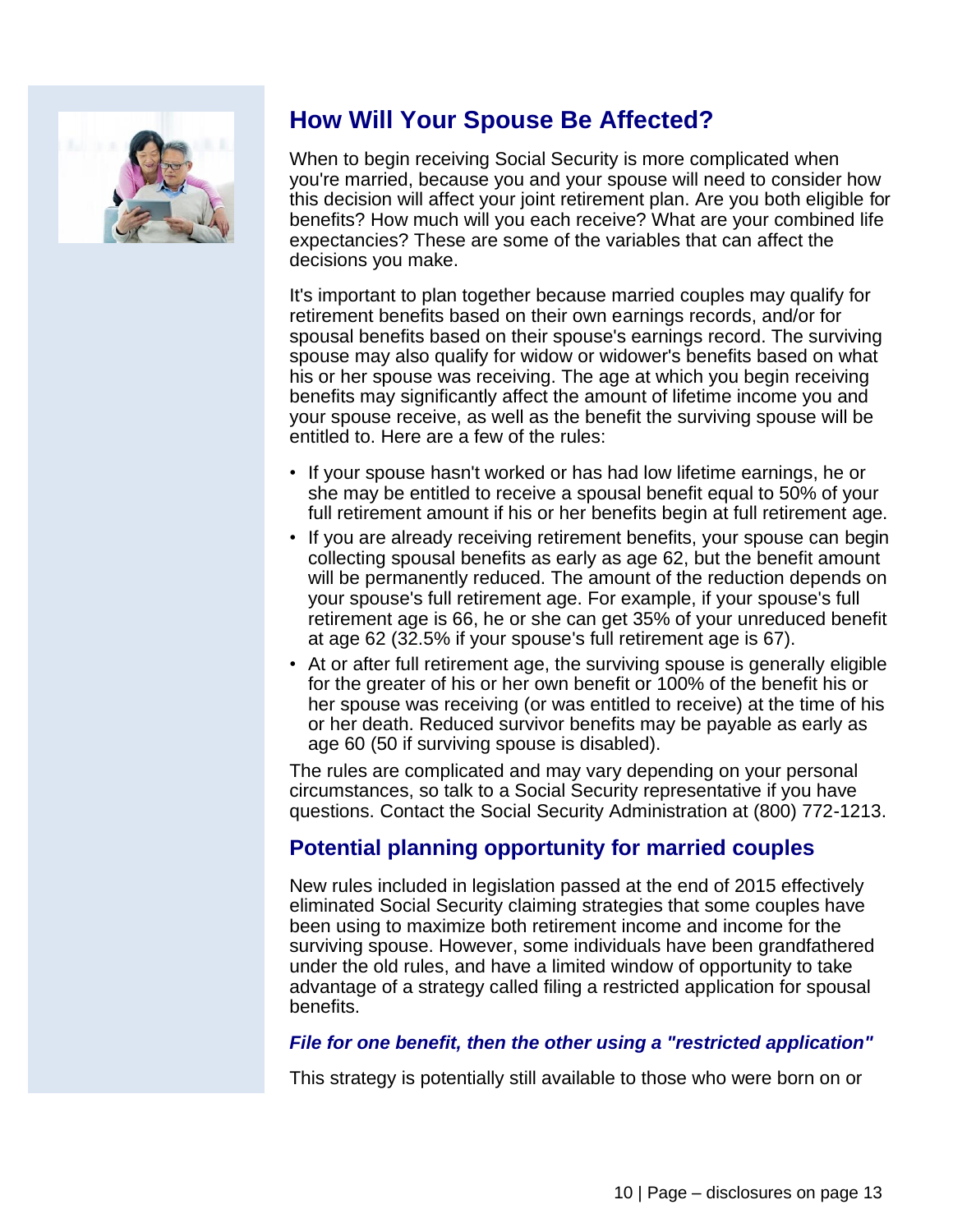before January 1, 1954. Here's how this strategy typically works for those who still qualify.

Assume that you are eligible for Social Security retirement benefits on your own earnings record (your worker benefit) and spousal benefits based on your spouse's earnings record (your spousal benefit). Once you reach full retirement age (66), you may opt to file a restricted application for spousal benefits, if your spouse has already filed for his or her own worker benefit. This allows you to accumulate delayed retirement credits on your own worker benefit, increasing your benefit by about 8% per year, up until age 70. This may help to maximize survivor income as well as retirement income, because the surviving spouse will generally be eligible for the greater of his or her own benefit or 100% of the spouse's benefit.

But even if it's an option, the restricted application strategy isn't right for everyone. You'll need to consider factors such as age differences, benefit differences, other sources of retirement income, life expectancy, and income taxes when deciding whether to use this strategy.

## **Questions and Answers about Social Security**

As you near retirement, it's likely you'll have many questions about Social Security. Here are some of the most common questions and answers about Social Security benefits.

#### *Will Social Security be around when you need it?*

You've probably heard media reports about the worrisome financial condition of Social Security, but how heavily should you weigh this information when deciding when to begin receiving benefits? While it's very likely that some changes will be made to Social Security (e.g., payroll taxes may increase or benefits may be reduced by a certain percentage), there's no need to base your decision about when to apply for benefits on this information alone. Although no one knows for certain what will happen, if you're within a few years of retirement, it's probable that you'll receive the benefits you've been expecting all along. If you're still a long way from retirement, it may be wise to consider various scenarios when planning for Social Security income, but keep in mind that there's been no proposal to eliminate Social Security.

### *How do you apply for Social Security benefits?*

According to the Social Security Administration (SSA), you should apply for Social Security benefits approximately three months before your retirement date. To apply for Social Security benefits, you can fill out an application on the SSA website, [socialsecurity.gov](http://www.socialsecurity.gov/) or call or visit your local Social Security office. You can also call the SSA at (800) 772-1213 to discuss your options or to get more information about the application process.

*If you are divorced and meet eligibility requirements, you may be able to receive spousal retirement or survivor benefits based on your ex-spouse's Social Security record. See the "Questions and Answers about Social Security" section of this workbook for more information.*

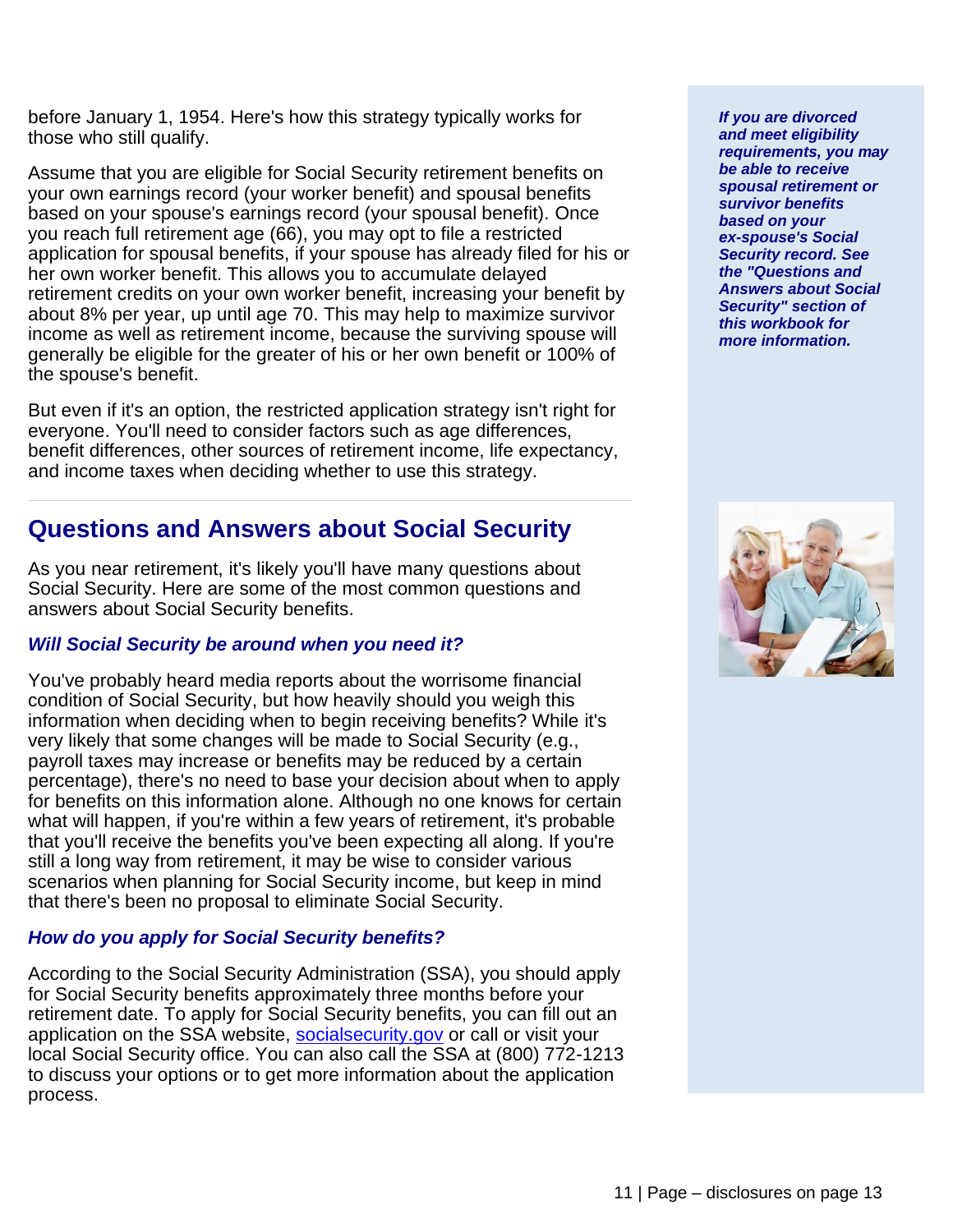*Benefits paid to your spouse, ex-spouse, or children will not reduce your Social Security benefit. However, in some cases, a family maximum may apply--contact the SSA for more information.*

#### *Once you begin receiving retirement benefits, can your child receive benefits too?*

A dependent child may qualify to receive benefits based on your earnings record. To receive benefits, your child must be unmarried and be under age 18 (or 18 to 19 if a full-time student in elementary or secondary school) or be 18 or older and disabled from a disability that started before age 22. Your child may be your biological child, adopted child, stepchild, or dependent grandchild. Your qualifying child may receive a benefit that is up to one-half of your full retirement benefit.

#### *If you're divorced, can you receive Social Security retirement benefits based on your former spouse's earnings record?*

You may be able to receive benefits based on an ex-spouse's earnings record if you were married at least 10 years, you're currently unmarried, and you're not entitled to a higher benefit based on your own earnings record. You can apply for a reduced spousal benefit as early as age 62 or wait until your full retirement age to receive an unreduced spousal benefit. If you've been divorced for more than two years, you can apply as soon as your ex-spouse becomes eligible for benefits, even if he or she hasn't started receiving them (assuming you're at least 62). However, if you've been divorced for less than two years, you must wait to apply for benefits based on your ex-spouse's earnings record until he or she starts receiving his or her own benefits.

You don't have to worry about losing your benefit even if your ex-spouse remarries. Benefits for a divorced spouse are calculated separately from those of a current spouse.

#### *If you delay receiving Social Security benefits until after full retirement age, should you still sign up for Medicare at age 65?*

Even if you plan on waiting until full retirement age or later to take your Social Security retirement benefits, consider signing up for Medicare three months before you reach age 65. If you enroll late for Medicare Part B (medical insurance) your coverage may be delayed or cost more later. Visit the Medicare website, [medicare.gov](http://www.medicare.gov/) to learn more.

#### *Will a retirement pension affect your Social Security benefit?*

If your pension is from a job where you paid Social Security taxes, then it won't affect your Social Security benefit. However, if your pension is from a job where you did not pay Social Security taxes (such as certain government jobs) two special provisions may apply.

The first provision, called the government pension offset (GPO), may apply if you're entitled to receive a government pension as well as Social Security spousal retirement or survivor benefits based on your spouse's (or former spouse's) earnings. Under this provision, your spousal or survivor benefit may be reduced by two-thirds of your government